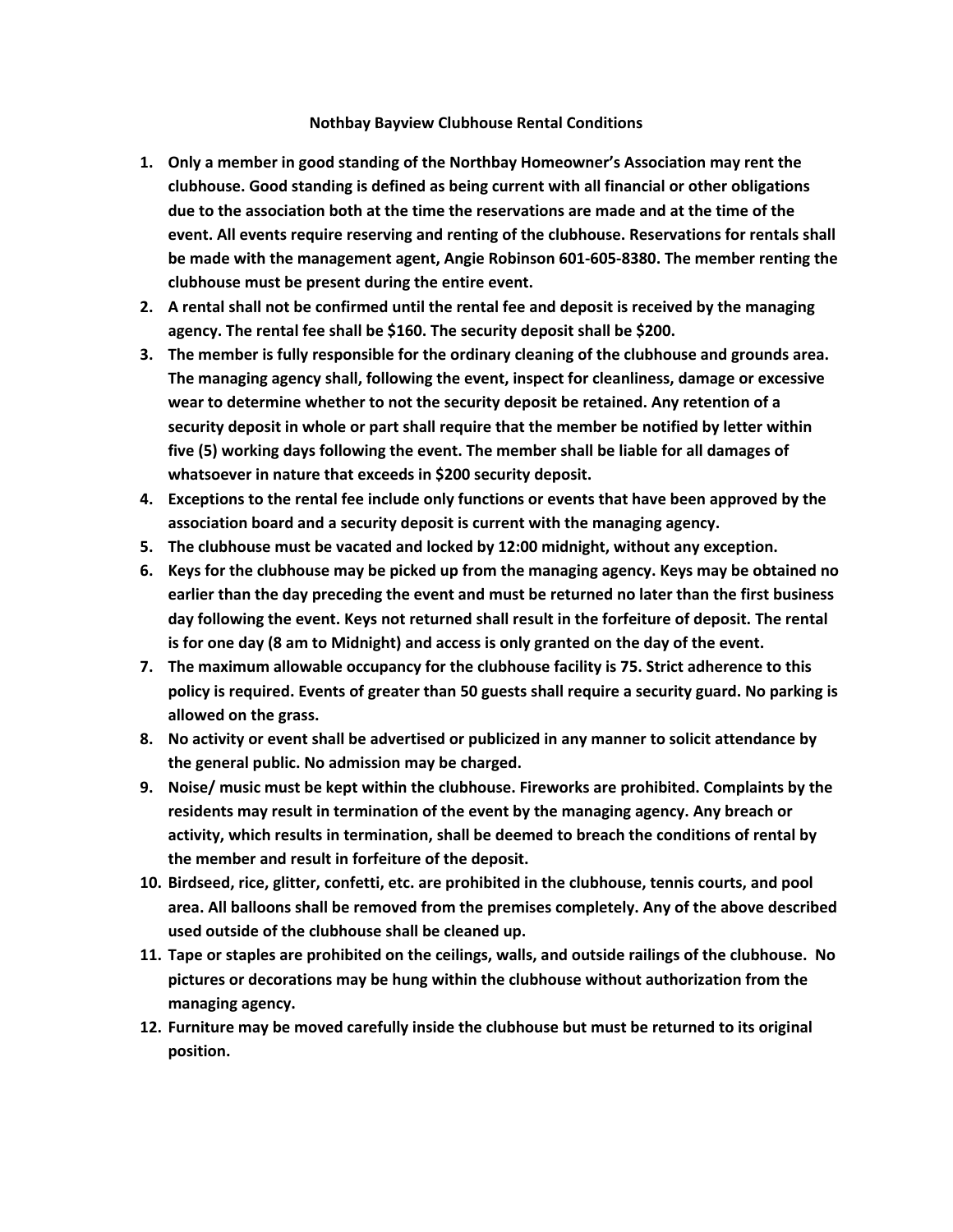- **13. The member shall be responsible for all actions of persons in attendance. Any breach by the responsible member or guest of any item set forth may result in forfeiture of the security deposit, the imposition of liability, and/or denial of future use of any Northbay facility.**
- **14. The association reserves the right to refuse to rent the clubhouse or any other Northbay facility for any purpose it deems to be detrimental to or against the best interest of the association members. Further, the association reserves the right to refuse rental of the facilities on any dates and at any time it deems inappropriate, inconvenient, or otherwise unsuitable for rental.**
- **15. Any member delinquent with association obligation of any kind or manner loses all privileges associated with Northbay Property Owners Association, Inc., to include using the facilities such as the pool, tennis courts, or clubhouse.**
- **16. The member is responsible for the routine cleaning of the clubhouse and grounds. Requirements are as follows:**
	- **A. Floors must be broom cleaned by 8:00 AM the day after the event.**
	- **B. Counter tops and tables wiped.**
	- **C. Kitchen must be broom cleaned, and includes removing all food and turning off all appliances.**
	- **D. Restrooms must be cleaned.**
	- **E. Flowers, decorations, etc. must be removed from premises.**
	- **F. All trash both inside and outside must be collected and placed in properly sealed trash bags and removed from the premises.**
	- **G. Heating and cooling units must be turned to designed temperatures.**
	- **H. Doors and windows must be locked and lights turned off, both doors leading into the clubhouse from the restroom, as well as kitchen door must be closed.**
	- **I. Any items brought to the clubhouse must be removed no later than 8:00 AM the day after the event.**
- **17. Rental of the clubhouse does NOT include the use of the pool and pool facilities. No tables, chairs, or decorations may be placed outside of the clubhouse.**